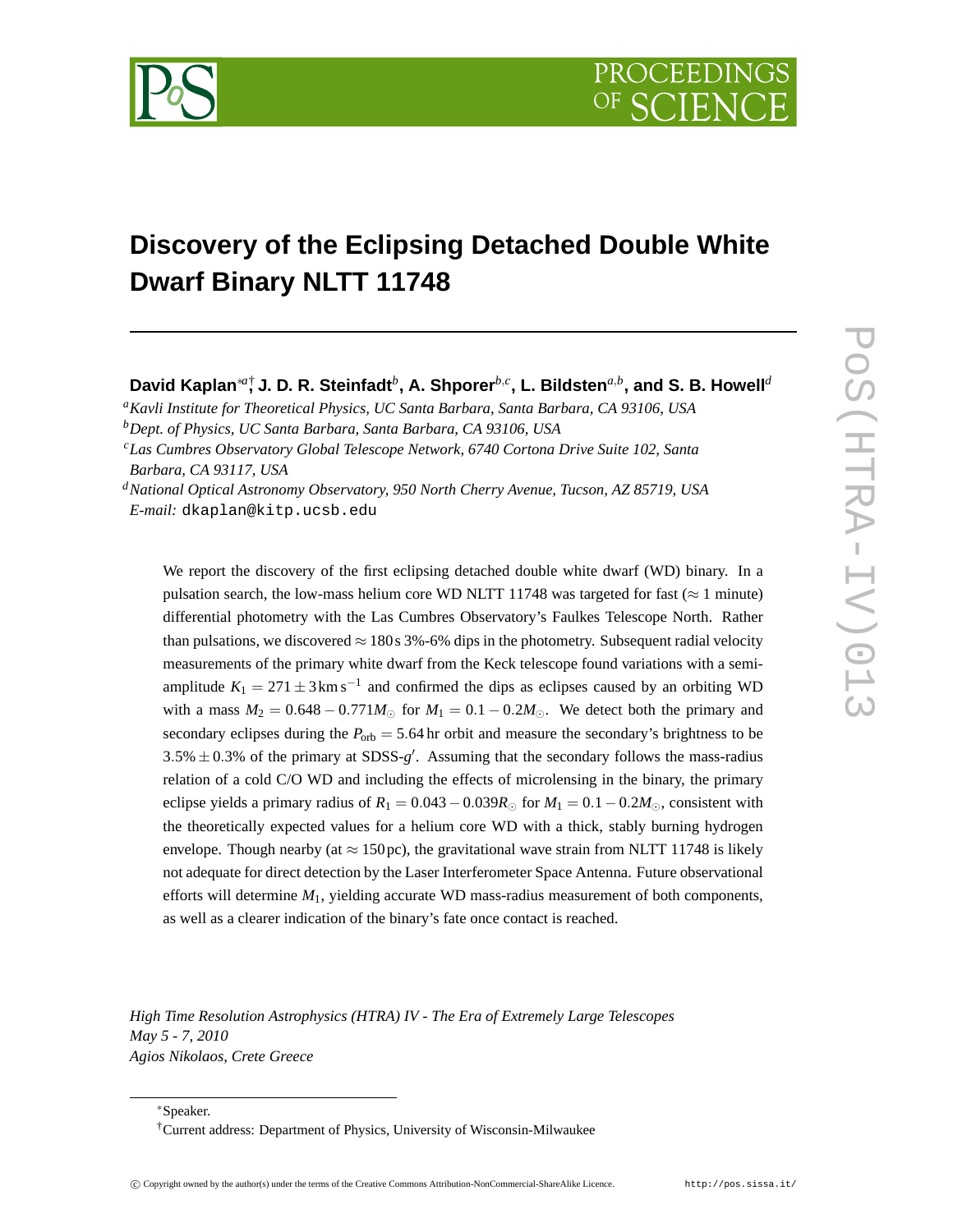We report the discovery of the first eclipsing detached double white dwarf (WD) binary, NLTT 11748 [1]. Originally identified as a likely low-mass WD in a binary system by Kawka & Vennes [2], our photometric observations with the 2-m Faulkes Telescope North detected both primary (6.7%) and secondary (3.4%) eclipses, indicating an orbital period of 5.6 hr. Subsequent spectroscopy with HIRES on Keck I found a roughly circular orbit with a radial velocity amplitude of 271 km s−<sup>1</sup> . This has since been confirmed by Kawka et al. [3] and Kilic et al. [4]. The system consists of an  $\approx 0.15M_{\odot}$  He WD photometric primary, with a  $\approx 0.7M_{\odot}$  CO WD secondary contributing  $\approx$  3% of the flux in *g*'-band. Lensing of the primary by the secondary causes a  $\approx$  1% amplification during conjunction. We give our measured and derived parameters in Table 1.

As discussed in Steinfadt et al. [1], these observations lead to geometric constraints on the radii of both objects, including perhaps the first such constraint on a He WD. While the current constraints are not completely independent of all assumptions (having detected only a single spectral lines, we must assume a mass for the CO WD. The large radius of  $\approx 0.04R_{\odot}$  for the He WD implies that hydrogen is being burned stably, and will require a revision of the orbital evolution of such systems. NLTT 11748 will likely end up as an AM CVn system, but detailed calculations are still required.

Further constraints on the system will require additional information. With detection of the spectral lines from the secondary, the individual masses will be uniquely determined. Moreover, the gravitational redshift from the CO WD will help constrain both its mass and radius, since it can be compared to the systemic rest frame determined from the He WD. Finally, the system can be over-constrained by measuring the time delay between the primary and secondary eclipses: an effect like the Römer delay in pulsars will give rise to an  $\approx$  10s offset between the eclipse times and  $1/2$  the orbit, as shown in Figure 1 [5].

## **References**

- [1] Steinfadt, J. D. R., Kaplan, D. L., Shporer, A., Bildsten, L., & Howell, S. B. *Discovery of the Eclipsing Detached Double White Dwarf Binary NLTT 11748*, *ApJ* **716** (2010) L146.
- [2] Kawka, A. & Vennes, S., *A new extremely low-mass white dwarf in the NLTT catalogue*, *A&A* **506** (2009) L25.
- [3] Kawka, A., Vennes, S., & Vaccaro, T. R. *The double degenerate system NLTT 11748*, *A&A* **516** (2010) L7.
- [4] Kilic, M., Allende Prieto, C., Brown, W. R., Agueros, M. A., Kenyon, S. J., & Camilo, F. *Accurate Masses for the Primary and Secondary in the Eclipsing White Dwarf Binary NLTT 11748*, *ApJ* in press (2010) arXiv:1008.1069.
- [5] Kaplan, D. L., *Mass Constraints from Eclipse Timing in Double White Dwarf Binaries*, *ApJ* **717** (2010) L108.
- [6] Hogg, D. W., Blanton, M. R., Roweis, S. T., & Johnston, K. V., *Modeling Complete Distributions with Incomplete Observations: The Velocity Ellipsoid from Hipparcos Data*, *ApJ* **629** (2005) 268.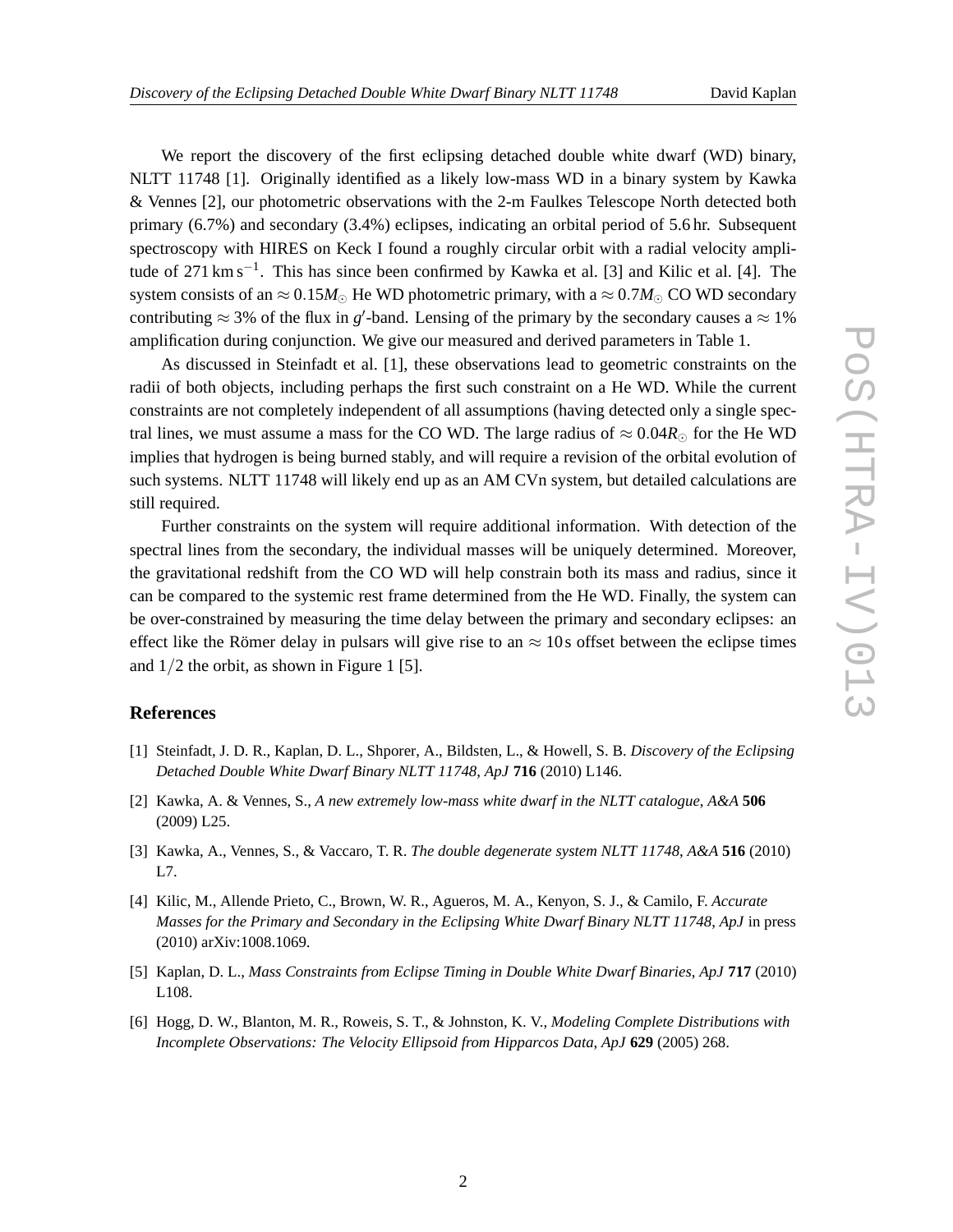

**Figure 1:** Constraints on individual masses from a single radial velocity constraint  $K_2$  and a light-travel delay  $\Delta t_{\text{LT}}$ . We show the constraints from each measurement individually (along with 3 $\sigma$  ranges) as the diagonal lines: red for radial velocity, and black for time delay. The contours show  $1\sigma$ ,  $2\sigma$ , and  $3\sigma$  joint confidence contours on *M*<sup>1</sup> and *M*2; their covariance is apparent. This system has parameters similar to those of NLTT 11748, and we assumed  $\sigma_{K1} = 1 \text{ km s}^{-1}$  and  $\sigma_{\Delta} = 50 \text{ ms}$ , which is rather optimistic. We also show possible constraints from measurement of the gravitational redshift  $γ<sub>GR</sub>$  (magenta) and a second radial velocity amplitude  $K_2$  (green), along with  $\pm 3\sigma$  intervals. Adapted from Kaplan [5].